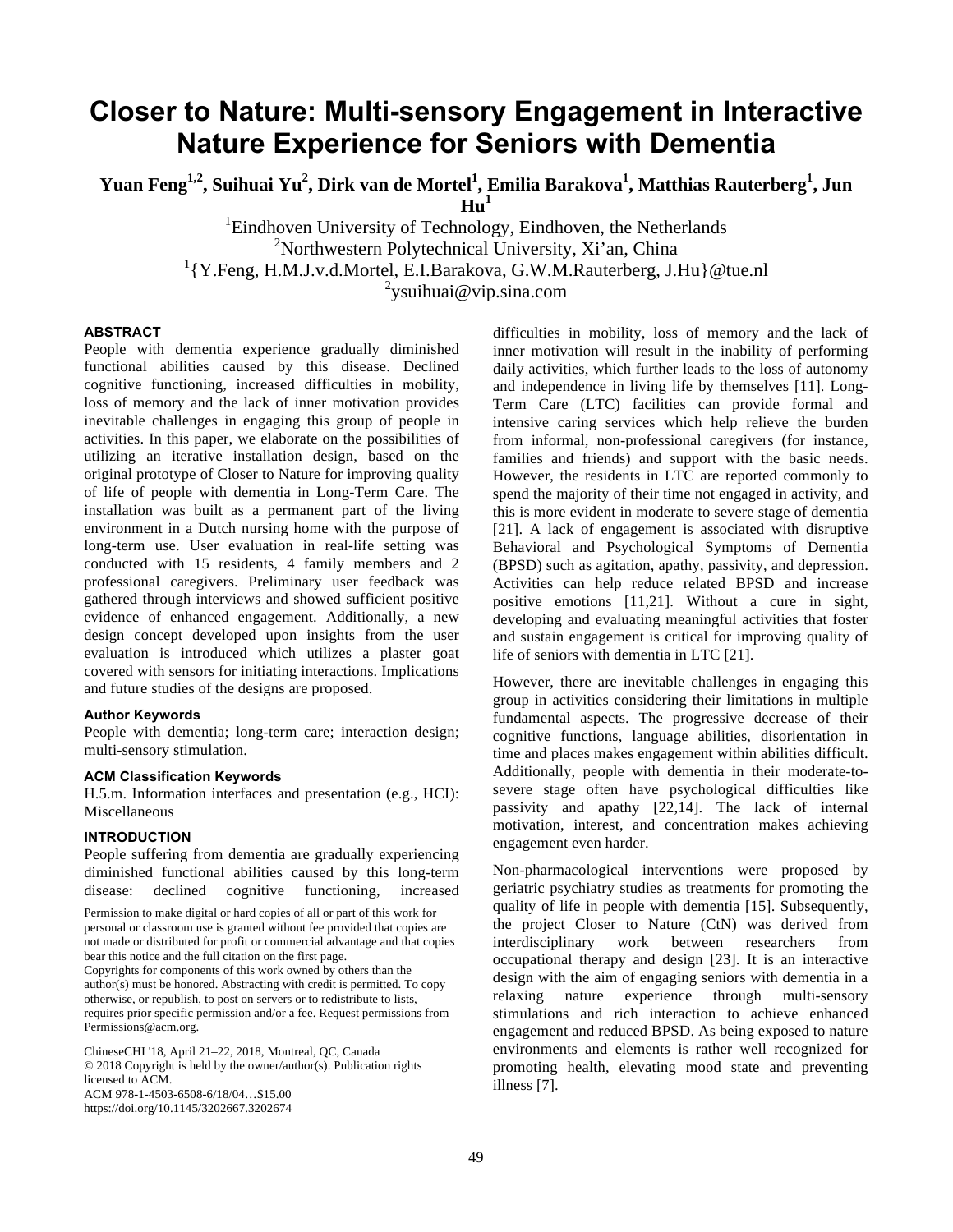In this paper, we first present an improved version of the CtN installation which was further co-developed within a Dutch nursing home. Several improvements were made to turn this into a long-term appliance for real-life use in the LTC context. Followed by a long-term user evaluation. Initial user feedback was gathered through interviews with 21 participants after 4 weeks of free exploration with the installation. Preliminary results showed sufficient positive evidence of enhanced engagement. Based on the feedback, the design was further developed and introduced with an animal figure with tactile feedback to trigger intuitive interaction. Lastly, implications and future work on effectiveness study are proposed as well.

#### **RELATED WORK**

Non-pharmacological intervention adopting multi-sensory stimulation for improving quality of life of people with dementia is widely studied and proven to be effective [6]. HCI research utilizing multi-sensory stimulation for people with dementia is an emerging field and a promising way of providing active engagement.

## **Multi-sensory stimulation for enhanced engagement**

Although engaging people with dementia in activities can be challenging, research states that one promising strategy is to actively engage them in activities that stimulate their remaining functions [10]. Multi-sensory stimulation provides stimulation of the senses (visual, auditory, tactile, olfactory and taste) without the need for complicated reasoning, and are ideal for people of any stages of dementia. It has been widely studied and proven to have positive effects, improve functional performance, reduce the frequency of BPSD, help foster communication, restore attentiveness and social connectedness [6,10]. Although early works within HCI consider technology as a tool, lots of recent work embrace technology as a trigger to experience the world and seek to exploit our full range of senses [13,8].

## **Designed Artifacts for Embodied Interaction**

From design perspective, through technology, designed artefacts provide and mimic sensory stimulations better; through interaction, the function of the designed artefacts can be enlarged with the interpretation of users themselves (*"Interpretive Flexibility"*) [20]; through the designed form, a sensory stimulus can be provided in a manner that is appropriate and understandable by individual users (instead of purely sensory stimulations for an occupation of time, for instance, *Snoezelen rooms*), especially like people with dementia. Interaction design encourages users by attracting their attention and maintaining their interest. In general, sensory enhancement through design may have more significant impact on dementia care and generate positive influences which could improve quality of life for both people with dementia and their caregivers.

Researchers in HCI have begun to explore how embodied interaction influences engagement of people with dementia [2]. *PARO* is an assistive robot, commercially available and

widely used as a social companion for older adults in institutional and domestic contexts [13]. It resembles a baby seal with its attractive white appearance, furry texture, and eye and tail movement. *PARO* caters people with dementia through multi-sensory stimulation and strives to increase activity levels. Studies in institutions all over the world provide evidence of its therapeutic and social effects on people with dementia. *Tovertafel* is also a successfully commercialized product initially developed for people with dementia in late stage [2]. It utilizes a projector on the ceiling and transforms an ordinary dining table into a sensory-stimulating game space. The colorful projection and intriguing images respond to the hand and arm movements of the users and encourage them to play with the light. *The Virtual Forest*, designed by Alzheimer's Australia Vic, is another example of multimodal sensory stimulus design for people with dementia [16]. It utilizes the technology from video games and renders animated graphics such as a meandering river and flowers on a display. Users interact with the objects through hand and arm movements using a motion sensor.

These cases have shown successful influences of designed artifacts on improving the quality of life of people with dementia. However, most of these designs need assistance to provide or facilitate the use. To overcome this gap, the CtN project was implemented in a nursing home with the aim of permanent use and take all stakeholders into consideration within the LTC context. The user can freely explore the installation at any given time both with and without facilitation. CtN as an application of multi-sensory stimulation creates relaxing spaces inspired by both Nature Therapy [7,3] and Animal Therapy [17], which could help reduce agitation and anxiety of people with dementia. It would also engage and delight users, stimulate reactions and encourage communication, and even create a purposeful feeling.

## **CLOSER TO NATURE INSTALLATION**

The CtN project started with an initial prototype that was developed as a tangible user interface to support people with dementia [23]. The design concept aims to connect residents with the outdoors through an indoor interactive experience, due to their limited contact with real nature. Simple tactile interaction with a low engagement threshold was adopted to match and stimulate the residents' reduced cognitive abilities. The prototype showed pre-recorded sceneries of a typical Dutch farm on an 87 inch display. In front of this screen, an actual old-fashioned water pump that pumps real water into one half of the animal feeding water trough, which was built as an extension of the virtual farm trough, continuously visible on the bottom of the display. When the system detects a user interacting with the pump, it shows a video feed of the animals being fed from the trough. It immerses residents with dementia in an interactive outdoor nature experience with the aim to provide appropriate sensory stimulation and meaningful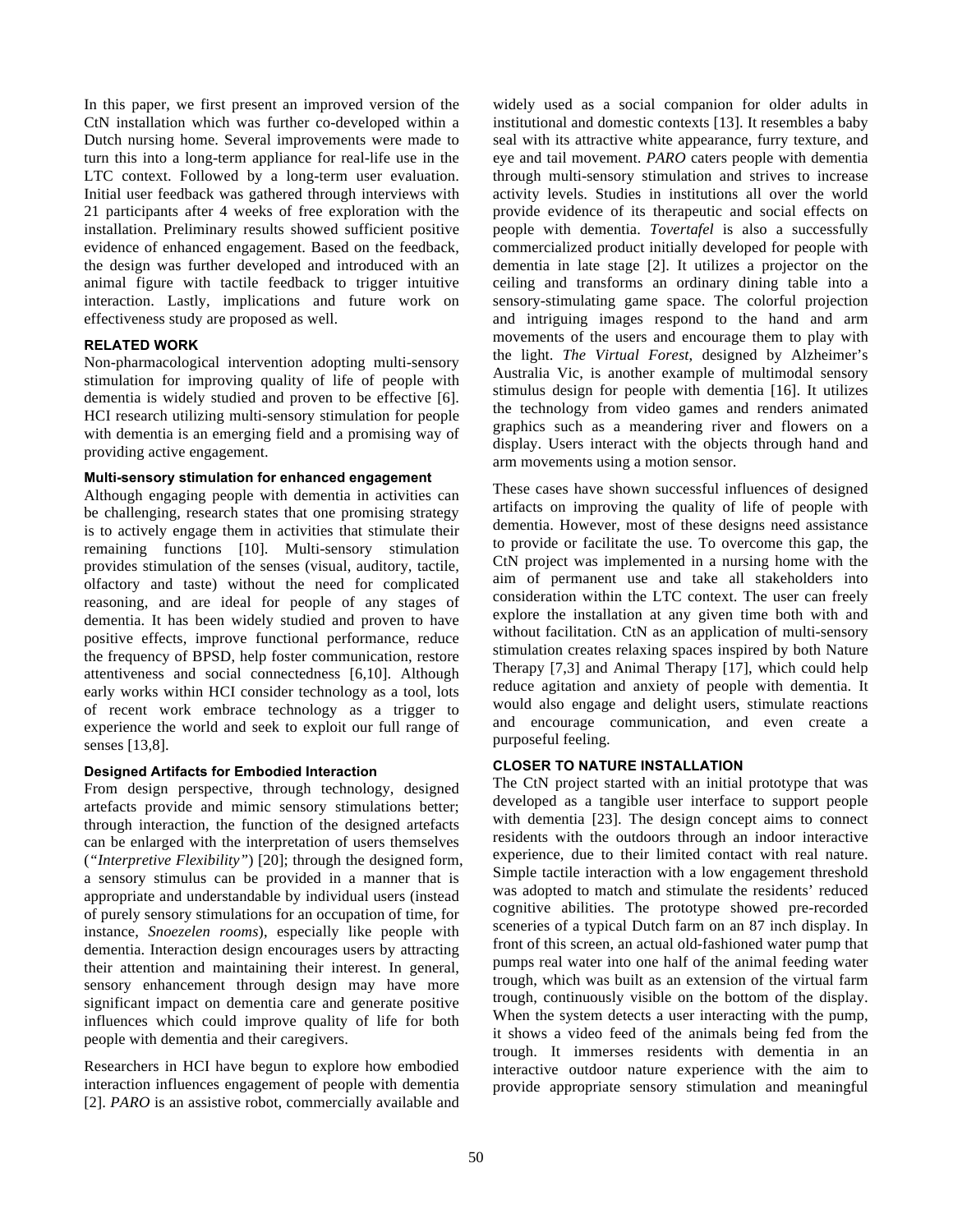reminiscent activities through physical and virtual interaction.

## **Permanent Installation in Vitalis**

A design iteration has been made from the prototype to the current CtN installation, as shown in Figure 1. With the collaboration of a Dutch nursing home Vitalis, in Eindhoven, the Netherlands, the installation was rebuilt in the public domain, on a shared space as a permanent setting. The display resembles a real life like window with an outlook to the farm.

The system consists of: an ultra-high definition display which was embedded in a newly built wall. In front of the wall, a wooden frame which has an old-fashioned water pump mounted on top, with next to it a metal plated water trough. The latter has a self-built circulatory system inside the wooden frame, utilizing an electric water pump. An infrared sensor was built inside the pump to register movement. In the hidden space behind the new wall, a computer is connected to an Arduino which controls the pump, filter and sensors. Nine different pre-recorded videos with different animals are selected randomly when the system detects user input from the pump. The installation intends to optimally engage people with dementia by providing interactive activity through suitable functional and aesthetic qualities such as visual and physical content which residents are familiar with, in a relatively low level form of interactivity from a design perspective.

The common space in Vitalis was chosen as residents with dementia are living in a closed living environment behind a door with a password code, and there is little opportunity for them to get access to the outside unless being accompanied. Research shows that the physical and social environment can have huge influence on the well-being of people with dementia [1]. Through transforming the common space into an enriched sensory environment with preferred videos of nature, the mood of residents with BPSD could be significantly improved [9,4].



**Figure 1. The permanent Closer to Nature installation in the common space of Vitalis.**

In HCI research for people with dementia, numerous designs and have tried to enhance their engagement in activities and improve their quality of life. However, little has been implemented in the field to explore how such designs work in real-life settings and which effects it could bring to people with dementia during long-term use. We think that it is crucial to first implement this interactive installation in a designated LTC home and then further codevelop and investigate with the inhabitants. To fit the purpose of long-term use, several improvements to the appearance, system, and structure have been made:

- Appearance: a design was made so the whole installation could fit into the general interior design of the nursing home's common space. We built a clean wall with same details of the Vitalis decoration, with a hidden inner structure for supporting and securing the ultra-high definition display and a weight structure for safety concerns and to make sure it is always firm and steady during interaction.
- Water trough: a new water trough was welded (waterproof) and removed of any sharp edges (safety proof). It was mounted on top of the wooden frame and designed exactly like the other half in the video feeds. Additionally, the back of the trough which stands against the display is made of transparent polycarbonate for depth perception.
- Water circulation system: a new water circulation system was installed inside the wooden frame for safety and maintenance considerations. We applied a high-quality water filter (Philips InstantTrust Marine) for maintaining the quality of the water to a drinkable level, as the residents may touch it directly or accidentally drink from it.
- Sensor system: an infrared sensor inside the pump was relocated for a more accurate reading on distance change.
- Software: the threshold of pumping gestures was also adjusted so that it can detect continuous pumping and give corresponding video feedback. Pumping actions are logged. The software avoided that the same video is repeatedly shown, yet it was still random from the ones not showed.
- Controlling hardware: an always-on computer is situated in between the walls for video image processing. It connects to a custom-made Arduino enclosure which links to the sensors and regulates the water circulation system. A remote connection is available for reading out logs and updating software, so the residents would not often see on-site maintenance.

## **USER EVALUATION**

To explore how users respond to this installation, we conducted a user evaluation with semi-structured interviews. The interviews focused on three perspectives: 1. the residents from the living space, 2. the family members of the residents (when visiting), and 3. the professional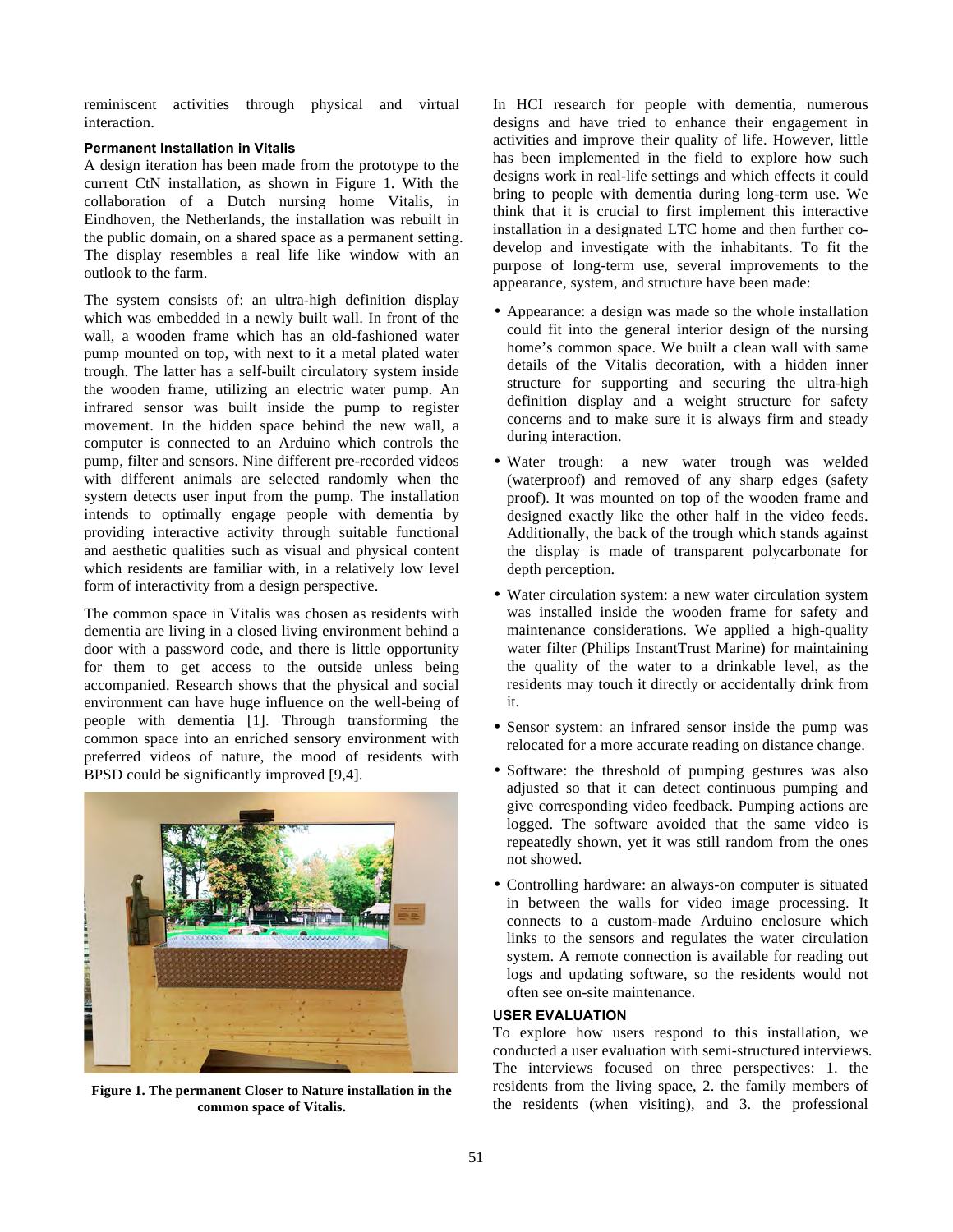caregivers working there, to evaluate the overall experience of the users in the real-life setting.

#### **Participants**

Fifteen residents, 4 family members of residents (all are children of residents) and 2 professional caregivers were recruited for the evaluation after 4 weeks of free exploration with the installation being operational around the clock. Participants were invited for their opinion in front of the installation for a 10-minute interview, as shown in Figure 2. The residents' age range is between 79 and 97. They are registered inhabitants of the enclosed living environment of Vitalis for over six months and with a formal diagnosis of various types and stages of dementia. Participant demographics are shown in Table 1.



**Figure 2. User evaluation of an interviewer with a resident with dementia in Vitalis.**

|                          | <b>Residents</b><br>P01-P15<br>$(n=15)$ | Family<br>members<br><b>F01-F04</b><br>$(n=4)$ | <b>Professional</b><br>caregivers<br>$C01-C02$<br>$(n=2)$ |
|--------------------------|-----------------------------------------|------------------------------------------------|-----------------------------------------------------------|
| Age M(SD)                | 87(5)                                   | 47(4)                                          | 36(6)                                                     |
| Gender                   |                                         |                                                |                                                           |
| Female                   | 12                                      | 1                                              | $\mathcal{D}_{\mathcal{L}}$                               |
| Male                     | 3                                       | 3                                              | $\Omega$                                                  |
| Diagnosis of<br>dementia |                                         |                                                |                                                           |
| Alzheimer's              | 6                                       |                                                |                                                           |
| Vascular                 | 3                                       |                                                |                                                           |
| Mixed                    | 6                                       |                                                |                                                           |
| Stage of dementia        |                                         |                                                |                                                           |
| Mild                     | 4                                       |                                                |                                                           |
| Moderate                 | 6                                       |                                                |                                                           |
| Severe                   | 5                                       |                                                |                                                           |

**Table 1. Demographics of participated residents, family members, and professional caregivers.**

### **User Feedback**

The content of interviews was first transcribed from the recordings and translated by the Dutch interviewer, then coded using thematic analysis to identify the key information emerged from the interview materials. The qualitative findings below are supported by exemplar quotations with the coded representation of participation plus their participation number, for instance, P01 (resident participant 1), F02 (family member 2) and C02 (professional caregiver 2).

#### *Feedback from residents*

All the residents expressed their appreciation for the beautiful scenery on the display. Moreover, almost all residents (14 out of 15) showed excitement, even surprise, when they saw the animals come to drink water after interaction with the water pump. P02 is a lady who grew up on a farm and later became a farmer's wife. She said, *"Every time I pass by, I come here to pump to see the sheep, they remind me of my beautiful youth."* During the interviews, 7 out of 15 residents initiated pumping interaction without help. P07 recognized the display being a window and said: *"You know, it would also be nice if I can go out and be on the other side as well."* (Referring to actually being on the farm.) *"I can already imagine that I'm with the cows, rabbits, giving them food, playing with them behind the display."*

The qualitative results also showed that the installation could help lift their mood and trigger their memory during their experience. Many residents (12 out of 15) started to share their own stories when they were asked about their opinion on the installation. P09 who used to live on a farm claimed that she could recognize the place, *"I know it is the child farm in my neighborhood. You take a right turn after the […]."* Although later during the conversation with her son we discovered that it was not the same farm shown on the display, however, her memory about how to navigate to the farm she mentioned was vivid and surprisingly accurate. The installation brought out all kinds of great memories that would not be triggered by playing cognitive games, singing songs or other task activities during their regularly scheduled activities from the previous experience. P08 shared more personal stories beyond talking about farm or farm animals. She showed the interviewer her family photo album from her stroller and emphasized the story about her dog named *"Sinta"*. P06 shared her occupation as a telephone operator, her hobby of philately, and her favorite music band.

Four participants said they were able to recollect their thoughts on using the installation from the last four weeks. When invited to come over to the installation, P09 asked *"Where are the goats? I'd really like to see them."* Although he could not grasp the logic between the pumping and the animals being fed with water, this was likely due to his late-stage condition of dementia, he could still remember the goats very well and even came back looking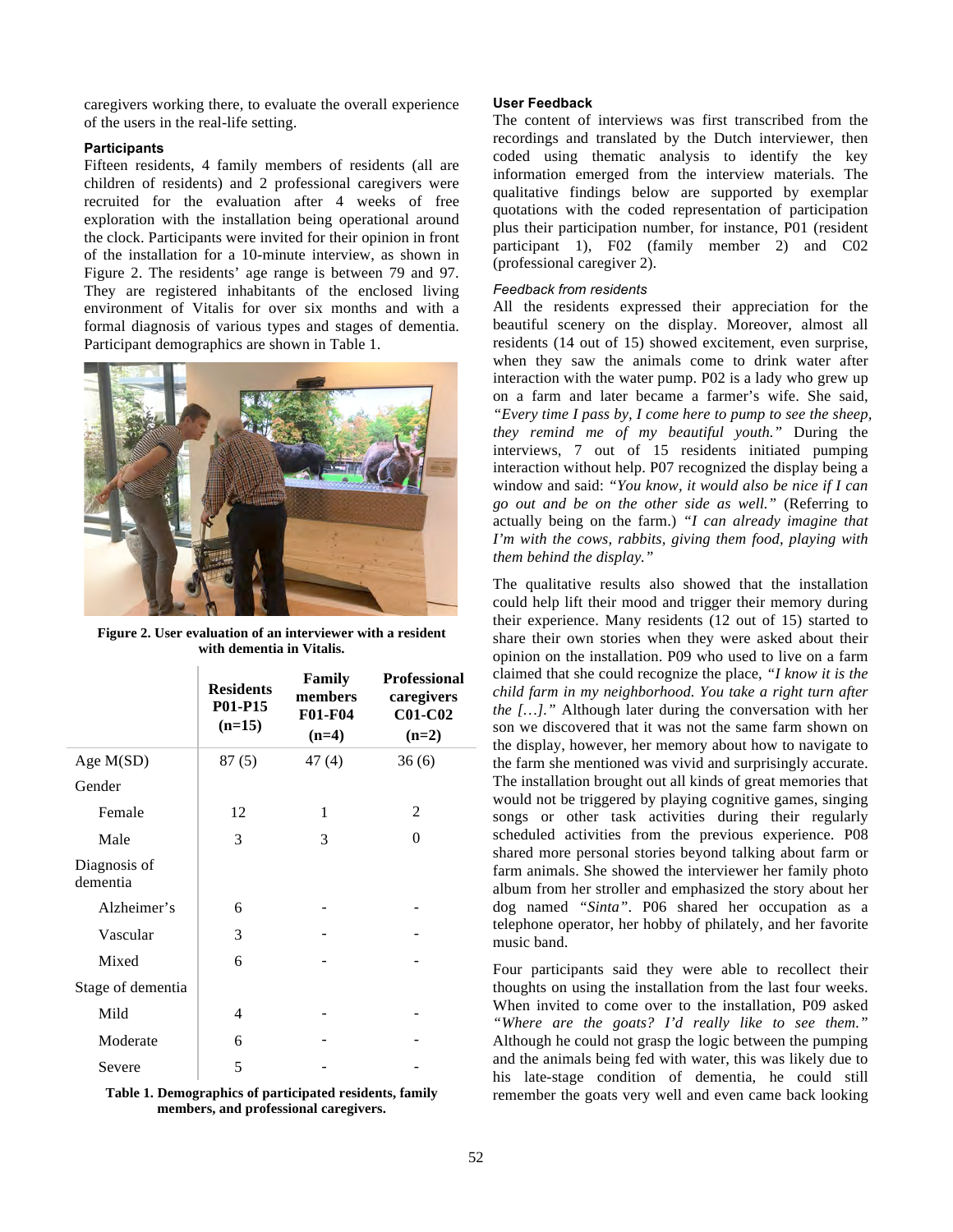for them. He also said, *"Oh, kids would love this very much, I brought them to the farm to see the goats and feed the animals."* Interviews also showed that not all the residents could initiate interaction without help from others. P05 expressed her concern: *"Oh, no, it is made of metal which is too heavy for me."* Additionally, we found that P10 added her imagination to the scenery which did not exist: *"See, the washed clothes were hanging there to dry."* indicates that her imagination was stimulated by the multisensory inputs.

#### *Feedback and suggestions from family members*

All family members reached an agreement that their parents, in general, responded positive to the installation. They stated that their parents experienced a calm and enjoyment from just watching the scenery. Two family members commented that it could also be a great communication tool for bonding with their parents when they come for a visit. F01 said *"My mother talked to me about the installation, the donkeys, and goats. She showed me in the hallway and said she feeds the goats every day."* Quote from F02 as *"She [her mother] is addicted to the pump." "My mother grew up on a farm in Eindhoven. She became very talkative when mentioned about how she fed the animals, telling vivid stories about the baby goat."* F02 also suggested that *"It would be nice if they can have a real goat after this, something to carry away, a doll or something."* F03 expressed her concerns that excitement may fade away if the installation stays unchanged for too long.

### *Feedback from professional caregivers*

In general, the professional caregivers appreciated the attractive visual appearance and reported the soothing effect of the installation. They commented that the residents were happy and relaxed when watching the display. They noticed the elevated mood of some residents and expressed the positive influence it has in their everyday life. Supporting comments from C01 as, *"the installation gives them a feeling of being in the control and meaningfulness."* During interviews, both of the professional caregivers empathized the value of nature and the animal elements as *"they are mostly women who either grew up on a farm or have family members used to work on a farm. The fluffiness of the animal figure plays an important role in the success of this design. [C02]" "It recalls their nurturing nature as most of the residents we have here are women. [C01]"* C01 also mentioned about residents' improvement in cognition as *"they start to remember things from the past, which holds great value for them."* C02 stated the value between the residents and their relatives as *"it provides great bonding for the family and the residents."* Both professional caregivers also pinpointed that because of the location of the installation, and it performed as a great occupation of attention when the residents were confused and asked to go back to where they lived before in the afternoon. Also, C02 mentioned that *"I'm happy that if one of the residents are awake during the night and wondering, now I know a good place to go and keep them accompanied."*

## **FURTHER CONCEPT DEVELOPMENT**

Based on the initial feedback from the user evaluation, a recent improvement is under development as an add-on of the installation utilizing a goat figure. The results of user evaluation indicate a design opportunity for enhanced nature and animal therapy through multi-sensory stimulation and a proactive strategy for better initiation of engagement. Therefore, this development focuses on stimulating a more natural and intuitive interaction with the application of two supporting methodologies (the principle of proximity and tactile interaction). By applying the principle of proximity to self-exploring interaction, we lower the requirements for cognitive ability and create more interpretation possibilities for users in different stages of dementia. Moreover, the enhancement of tactile interaction will contribute to the wholeness of the created multisensory environment. In literature, the aforementioned have shown to influence the emotional communication between a user and designed artifact, increase social bonding and provocation [4].

The newly introduced concept continues the idea of a tangible extension of the virtual nature experience. A goat covered with sensors is developed as a mediator for the connection between the simulated farm scene and physical context of the residents. The goat is designed to be visually appealing and inviting to touch by using a body cover of soft and furry textile, as shown in Figure 3. The furry textile on the goat is equipped with several patches of conductive thread that senses various petting gestures and produces a different reaction through the virtual goat on the display. An intelligent learning algorithm is used so that when the input from a user is detected, the system responds accordingly to where and how the user touches the goat.



**Figure 3. The goat design covered with sensors showing on a stand in Vitalis.** 

We expect the goat concept to allow for richer possibilities in engaging people with dementia at different stages. Depending on their cognitive ability and mobility, the user can freely choose between the water pump and the plaster goat to interact with the scenery. For those people in a relatively early stage of dementia, the water pump can still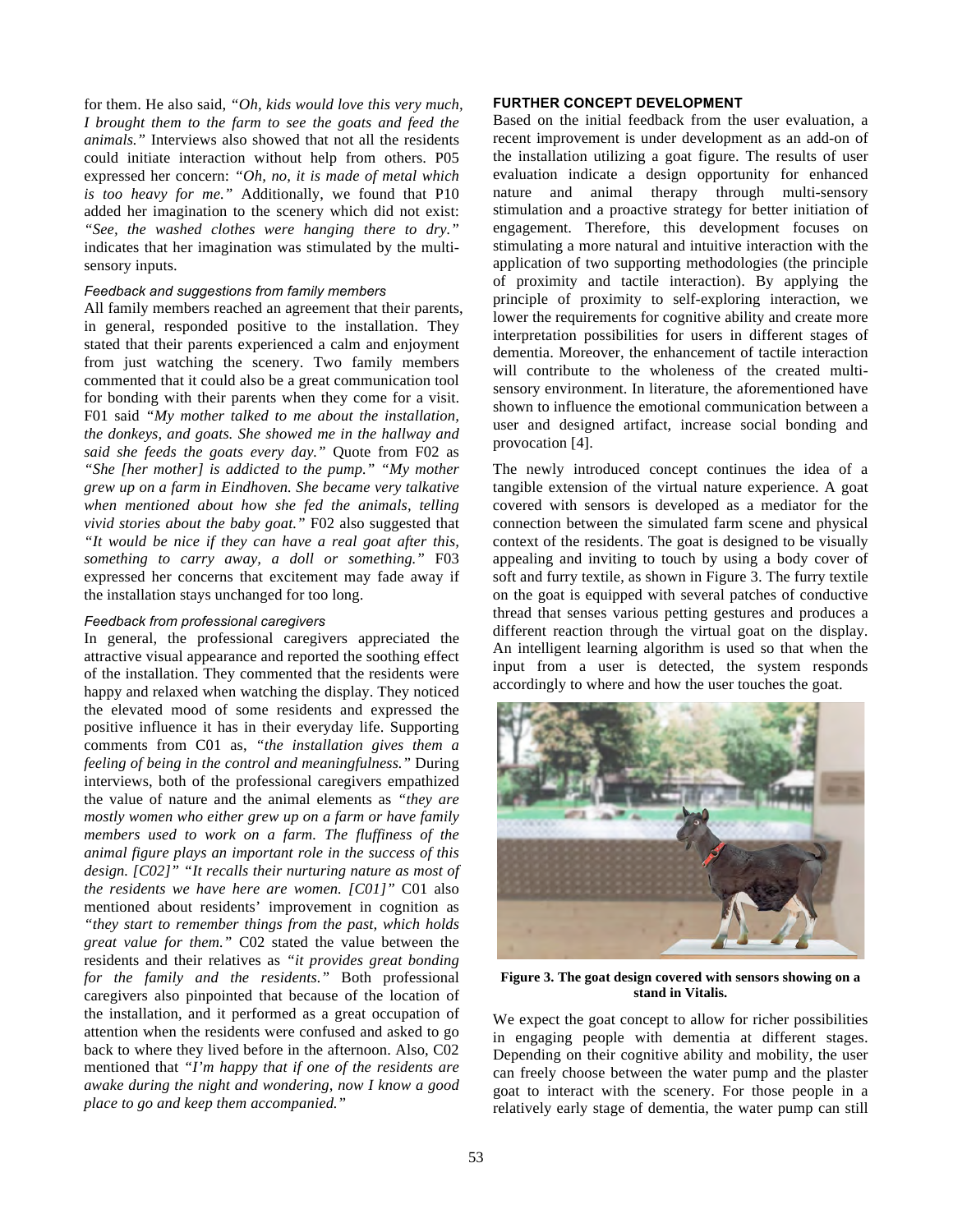serve as an activity that exercises their motor skills and provides the calming effect of water running and animal feeding. Meanwhile, the goat design offers residents with supportive strollers or residents in wheelchairs a more inviting interaction through an easier motor action.

The functional design of the system, which adopts the principle of proximity, inspires the curiosity in people with early-stage dementia. They are encouraged to build the logic connection between different gestural inputs and the reactions from the display through self-exploration. For those who are living in late stages of dementia, the goat achieves to incite the sense of touch and establishes an emotional communication that is pleasant and soothing. Thus, our proposed solution would play a role in improving the living environment of residents in the LTC and serve as a therapeutic activity. This concept still needs further evaluation and development. What appeals to residents with dementia, excites them, and makes them remember forgotten memories, needs to be fine-tuned and is expected to gradually change. The outcome aims to achieve a natural interaction interface, through embodied behaviors enacted by technology since the fundamental senses play important roles in parts of the brain.

### **IMPLICATIONS AND FUTURE WORK**

The user evaluation generated several valuable insights to design for people with dementia:

- The implementation of the design in a real-life setting holds great value for further co-designing and engaging users and stakeholders in research. Firstly, designers designing for people with dementia are often lack of understanding, experience and critical knowledge, and therefore have difficulties in being empathic; secondly, designing for residents with dementia in LTC needs to take all users and stakeholders (residents, family members, professional or non-professional caregivers, volunteers) into consideration. They are all involved and influenced in the flow; thirdly, long-term effects of design are often understudied, while it could prove designs are more valuable or, in some cases, less valuable than expected.
- People with dementia may have language disorders or reduced emotionality depending on their conditions of dementia. It is very challenging for a new person to create and build a connection with a patient to fully understand their expressions. The interpretation of emotions and language from family members or caregivers are invaluable help.
- A proactive strategy is needed to engage people with dementia in becoming active. The affordance of design should help facilitate intuitive interaction without the need of complicated reasoning, and capture and maintain their interests.
- Encourage the "in the moment" enjoyment. People with dementia are usually suffering from memory loss and

have difficulties maintaining their short-term memories. Proffer enriched sensory experience is an effective way to facilitate enjoyment while in activity.

Ingrained memories such as personal experiences, characters and interests, play an important role in generating positive effects on people with dementia [12]. For instance, user feedback shows that people who grew up on a farm or worked there are more related to the installation and respond more positively to it.

Further study of the following aspects should be addressed: although initial feedback from interviews of participants is positive, a further effectiveness study is needed to study the long-term effects of the installation on interaction triggered engagement, affection and agitation of users [5]. Also, effectiveness evaluation with people with dementia is very challenging since self-report is often not reliable due to their limited abilities. Therefore, observational-based explorative studies through behavior analysis could be beneficial for a better understanding of user experience and engagement [18,19]. Feedback indicates positive impact of tangible interaction on engaging the user group. Further exploration using a comparison study between with and without the tangible interaction could be conducted to identify the role, and key factors that contribute to their engagement. In addition, given the fact that residents in the LTC come with different etiology and stages of dementia, a further study regarding how users in different stages of dementia respond to the installation will be of great value for understanding how to design for this group.

## **CONCLUDING REMARKS**

The preliminary findings from interviews suggest that the Closer to Nature (CtN) installation encourages positive recollection of memories and a soothing outlook for residents living with dementia when immersed in the interactive nature experience within LTC context. The user evaluation confirms it can bring seniors with dementia calmness, enjoyment, and happiness through rich sensory stimulations by simulating nature and nature elements. It succeeded in stimulating people with dementia's memories through the use of a farm scenery and an old-fashioned water pump. Feedback also indicates that the installation can bring the user a sense of responsibility, self-control, and meaningfulness. The CtN design is also acknowledged as a useful bonding tool for facilitating communication between residents and family members, between residents and caregivers and between residents themselves.

#### **ACKNOWLEDGMENTS**

We thank all residents, family members, volunteers and staff from Vitalis Berckelhof for sharing their thoughts. The authors also would like to thank Carlijn Valk and Xu Lin for their concept exploration of the original prototype; Jasper Loeff for his contribution in the user study; G. Feijóo Carrillo, B. Gorini, E. Rizvić, E. Zanus for their involvement in the plaster goat concept. This study is partly sponsored by China Scholarship Council.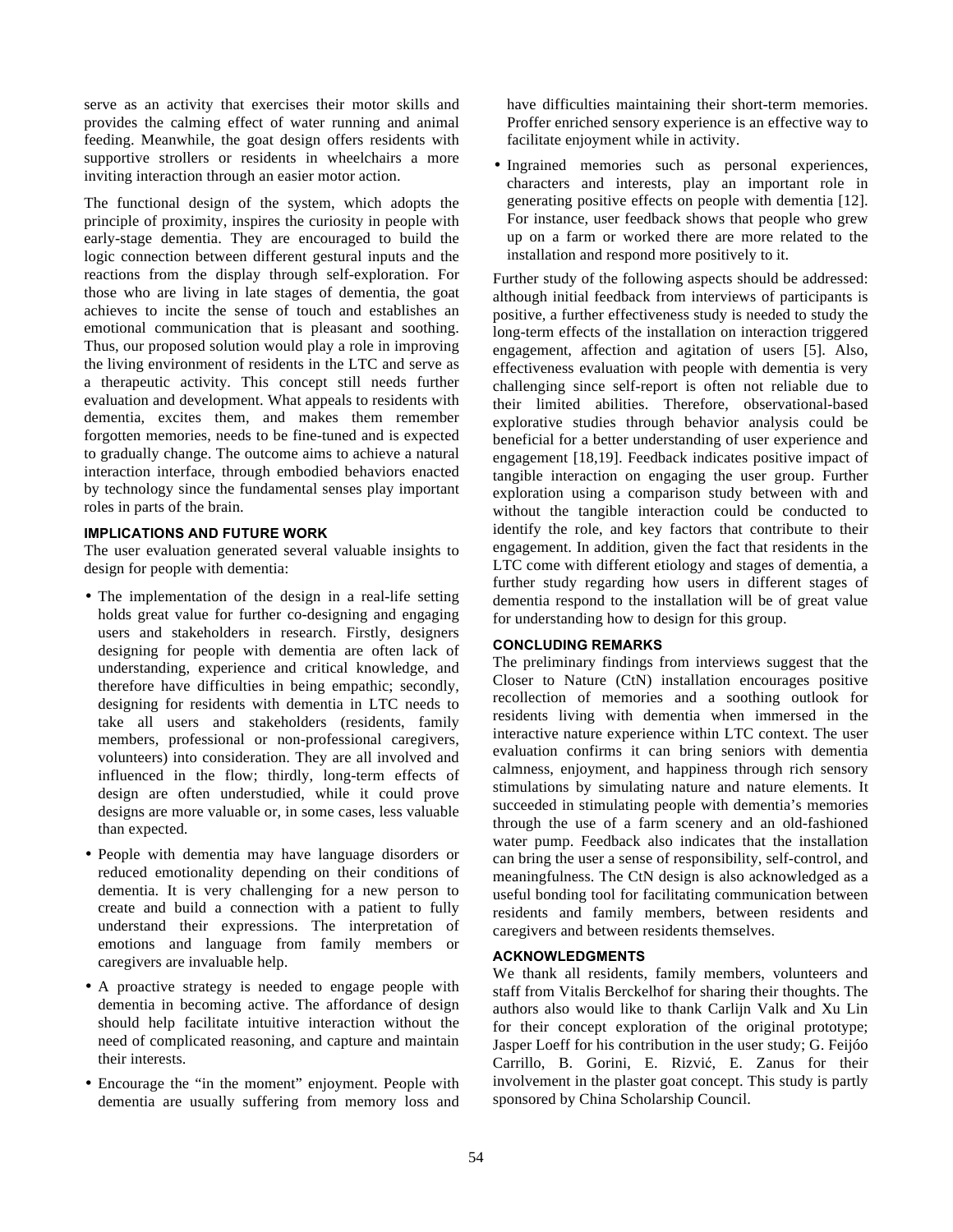## **REFERENCES**

- 1. Hester Anderiesen, Erik J.A. Scherder, Richard H.M. Goossens, and Marieke H. Sonneveld. 2014. A systematic review–physical activity in dementia: the influence of the nursing home environment. *Applied Ergonomics* 45, 6: 1678-1686.
- 2. Hester Anderiesen, Erik J.A. Scherder, Richard H.M. Goossens, Valentijn Visch, and Laura Eggermont. 2015. Play experiences for people with Alzheimer's disease. *International Journal of Design* 9, 2: 155-165.
- 3. Matilda Annerstedt and Peter Währborg. 2011. Nature-assisted therapy: Systematic review of controlled and observational studies. *Scandinavian Journal of Public Health* 39, 4: 371-388.
- 4. Michael Campo and Habib Chaudhury. 2012. Informal social interaction among residents with dementia in special care units: Exploring the role of the physical and social environments. *Dementia* 11, 3: 401-423.
- 5. Jiska Cohen-Mansfield, Maha Dakheel-Ali, Barbara Jensen, Marcia S. Marx, and Khin Thein. 2012. An analysis of the relationships among engagement, agitated behavior, and affect in nursing home residents with dementia. *International Psychogeriatrics* 24, 5: 742-752.
- 6. Joana Cruz, Alda Marques, Ana Barbosa, Daniela Figueiredo, and Liliana X. Sousa. 2013. Making sense (s) in dementia: a multisensory and motorbased group activity program. *American Journal of Alzheimer's Disease & Other Dementias* 28, 2: 137-146.
- 7. Julia Eggert, Cheryl J. Dye, Ellen Vincent, Veronica Parker, Shaundra B. Daily, Hiep Pham, Alison Turner Watson, Hollie Summey, and Tania Roy. 2015. Effects of viewing a preferred nature image and hearing preferred music on engagement, agitation, and mental status in persons with dementia. *SAGE Open Medicine* 3: 2050312115602579.
- 8. Yuan Feng, Ruud van Reijmersdal, Suihuai Yu, Matthias Rauterberg, Jun Hu, Emilia Barakova. 2018. Dynamorph: Montessori Inspired Design for Seniors with Dementia Living in Long-Term Care Facilities. In *International Conference on Intelligent Technologies for Interactive Entertainment* (INTETAIN'17), 49-58. Springer, Cham.
- 9. Jun Hu, Bram van der Vlist, Gerrit Niezen, Willem Willemsen, Don Willems, and Loe Feijs. 2013. Designing the Internet of Things for learning environmentally responsible behaviour. *Interactive Learning Environments* 21, 2: 211-226.
- 10. Anke Jakob and Lesley Collier. 2017. Sensory enrichment for people living with dementia: increasing the benefits of multisensory environments in dementia care through design. *Design for Health* 1, 1: 115-133.
- 11. Ian Andrew James and Jackman Louisa. 2017. Understanding behaviour in dementia that challenges: a guide to assessment and treatment. *Jessica Kingsley Publishers*, London, UK, 12-22.
- 12. Ann M. Kolanowski, Linda Buettner, Paul T. Costa Jr, and Mark S. Litaker. 2001. Capturing interests: Therapeutic recreation activities for persons with dementia. *Therapeutic Recreation Journal* 35, 3: 220-235.
- 13. Amanda Lazar, Caroline Edasis, and Anne Marie Piper. 2017. A Critical Lens on Dementia and Design in HCI. In *CHI'17*, 2175-2188.
- 14. Elsa Leone, Audrey Deudon, Julie Piano, Philippe Robert, and Dechamps Arnaud. 2012. Are dementia patient's engagement using tailored stimuli the same? The apathy dilemma in nursing home residents. *Current Gerontology Geriatrics Research* ID: 942640
- 15. Anne N. McLaren, Michael A. LaMantia, and Christopher M. Callahan. 2013. Systematic review of non-pharmacologic interventions to delay functional decline in community-dwelling patients with dementia. *Aging & Mental Health.* 17, 6: 655-666.
- 16. Wendy Moyle, Cindy Jones, Toni Dwan, and Tanya Petrovich. 2017. Effectiveness of a virtual reality forest on people with dementia: A mixed methods pilot study. *The Gerontologist* 0,0: 1-10.
- 17. Ingeborg Pedersen, Trine Nordaunet, Egil Wilhelm Martinsen, Bente Berget, and Bjarne O. Braastad. 2011. Farm animal-assisted intervention: Relationship between work and contact with farm animals and change in depression, anxiety, and self-efficacy among persons with clinical depression. *Mental Health Nursing* 32, 8: 493-500.
- 18. Giulia Perugia, Daniel Rodríguez-Martín, Marta Díaz Boladeras, Andreu Català Mallofré, Emilia Barakova, and Matthias Rauterberg. 2017. Quantity of movement as a measure of engagement for dementia: the influence of motivational disorders. *American Journal of Alzheimer's Disease & Other Dementias* 1-10.
- 19. Giulia Perugia, Marta Díaz Boladeras, Andreu Català Mallofré, Matthias Rauterberg, and Emilia Barakova. 2017. Modelling engagement in dementia through behaviour. Contribution for socially interactive robotics. In *Proceedings of the IEEE International Conference on Rehabilitation Robotics* (ICORR'17), 1112-1117.